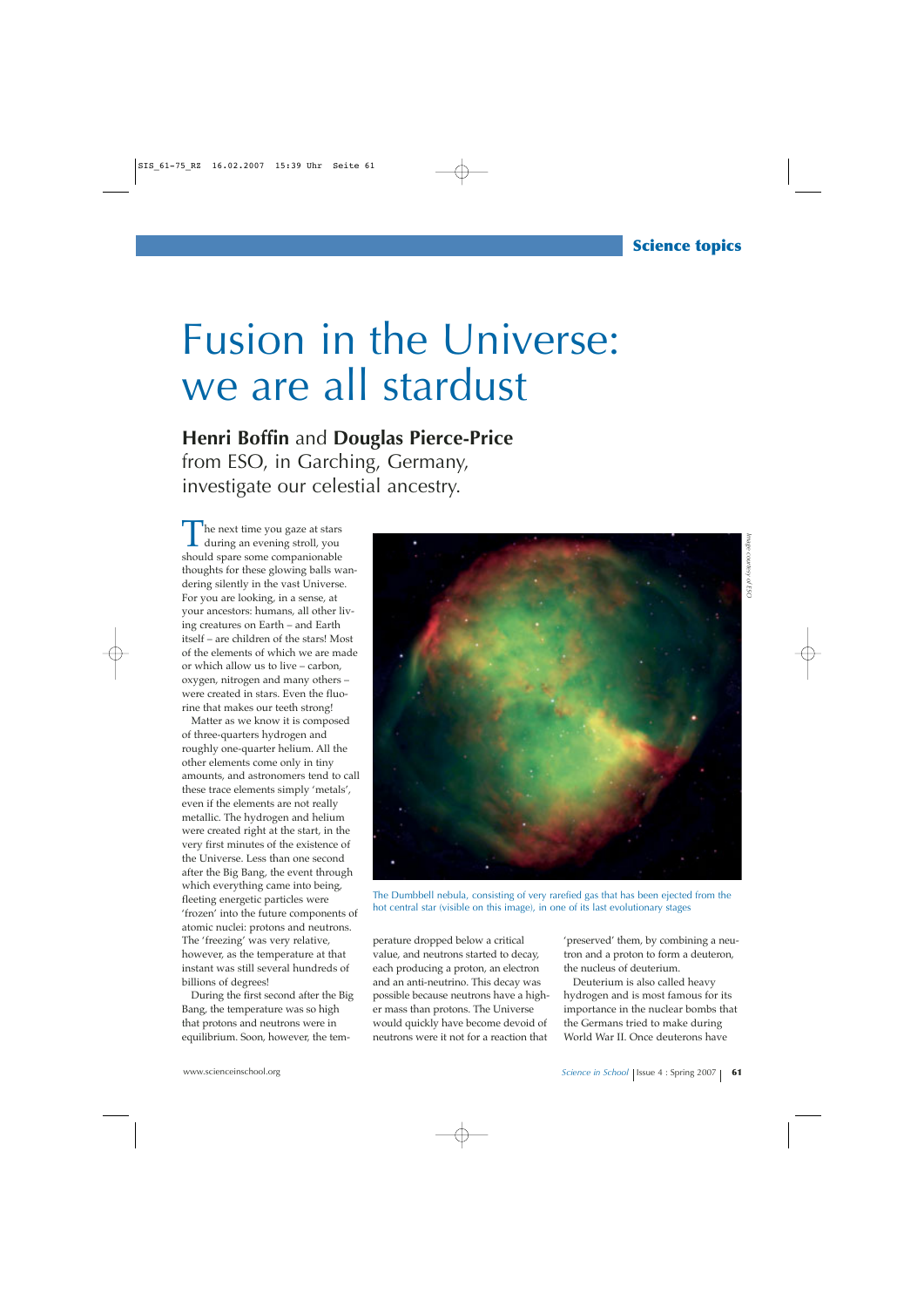formed, other heavier nuclei can form. When two deuterons collide, they produce a neutron and a helium nucleus – in its light helium-3 variant, consisting of one neutron and two protons. The process may then continue one step further, producing the more common helium-4 nucleus, consisting of two neutrons and two protons. Almost all the neutrons in the Universe end up in normal helium-4 nuclei, but a few helium nuclei combine into heavier nuclei, giving a small amount of lithium-7.

So, three parts hydrogen, one part helium-4, a little deuterium and helium-3, and a pinch of lithium. A few minutes after the Big Bang, the great cosmic soup has been prepared, the

basis of all the other ingredients yet to come in the Universe: stars, planets and, eventually, life. Amazingly, the preparation of this soup is so simple that even the least experienced cook could try it. In fact, the balance of ingredients depends on a single parameter: the initial density of protons and neutrons. When astronomers measured the amount of these elements in the Universe, they found values that agreed very well with those predicted by the theory. This close agreement was one of the nails in the coffin of opponents to the Big Bang theory.

But what about the heavier elements? If they were not created in the first moments of the Universe, where





Nucleogenesis in stars

do they come from and when were they created? The answer lies in the stars.

In the interiors of stars, temperature and density are high enough to overcome the forces that cause atomic nuclei to repel each other, allowing them, instead, to fuse. In Issue 3 of *Science in School*, we saw that the power of the Sun comes from the fusion of hydrogen nuclei to form helium in its inner core (Westra, 2006). The same happens in all stars that are in the 'main sequence', the stage at which they burn hydrogen.

The mechanism by which stars produce helium from hydrogen depends on the mass of the star: stars of the same or smaller mass than the Sun convert hydrogen into helium mostly through the 'proton-proton chain' (see image). In more massive stars, the main mechanism is the 'CNO cycle', in which carbon, nitrogen and oxygen atoms act as catalysts for the fusion of hydrogen into helium (see image).

The CNO cycle raises an apparent paradox: if the carbon, nitrogen and oxygen elements are themselves produced in stars, how can they be used as catalysts to fuse hydrogen into helium? This solution lies in the fact that stars form from the remains of previous generations of stars. The very first stars did indeed contain only hydrogen and helium, which they converted into heavier elements. These heavier elements were liberated into the interstellar medium when the stars exploded as supernovae. The interstellar medium became progressively enriched in carbon, nitrogen and oxygen, and the next generation of stars formed with a small amount of these elements, enough to act as catalysts.

During the main sequence, the longest period in the life of a star, hydrogen is thus converted into helium. Eventually, hydrogen is depleted in the centre of the star, where burning occurs, and the star evolves, becoming larger, cooler, and redder –